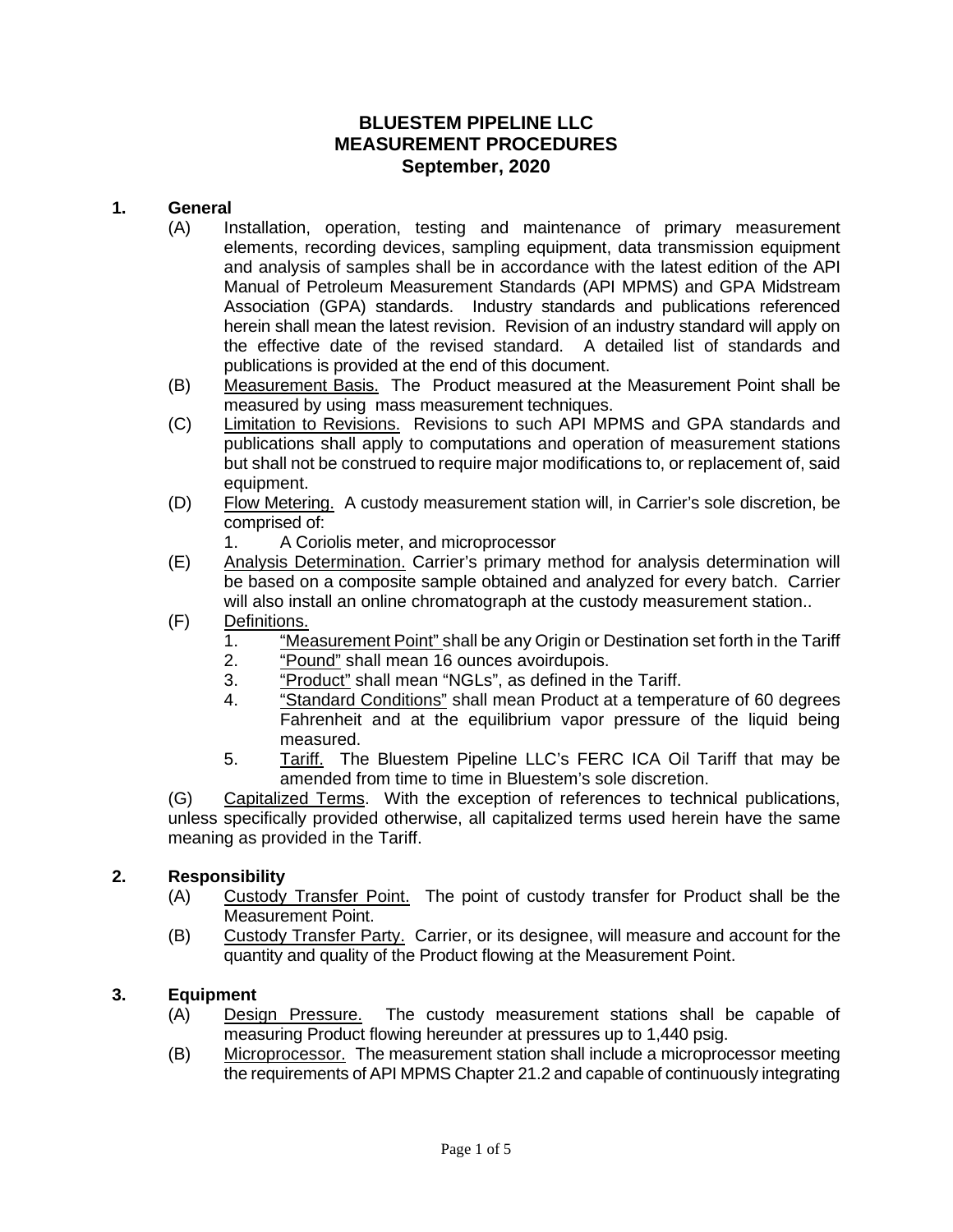metered quantities and reporting in gross Pounds and gross Barrels as applicable for the Product.

- (C) Analysis and Composition. The metering facility for Product shall include an on-line gas chromatograph to obtain a representative sample of the Product. The on-line gas chromatograph data will be collected to produce an analysis at the end of each metering period that is in proportion to the metered quantity. The analysis of the liquids shall be secured throughout the entire metering period. Carrier, at its sole discretion, will compare the on-line gas chromatograph results to those from the composite sampler for validation purposes.
- (D) Quantity. The equipment used in the meter station (as applicable) shall conform to the following standards and publications.
	- 1. Coriolis Meter(s) shall be installed and operated in accordance with API MPMS Chapter 5, Section 6 and manufacturer's recommendations.

## **4. Operation**

- (A) Flow Meter Backpressure. The metering backpressure will be a minimum of the sum of 1.25 times the stream bubble point pressure at flowing temperature plus two times the differential pressure across the meter at flowing conditions.
- (B) Densitometer. The densitometer will measure density in grams per cubic centimeter at flowing conditions.

# **5. Proving & Calibration**

- (A) Pressure and Temperature Devices. Instrumentation, including static pressure, temperature and any chart recorders, shall be tested and accuracy verified at least quarterly with a full calibration performed at least annually. Instrument calibration and repairs shall be made when the test results exceed the tolerances specified by Carrier's measurement procedures.
- (B) Quantity Devices. The flow and density meter(s) (where applicable) will be proven no less frequently than every batch or monthly during the delivery period. Carrier or its designee will prove the meter(s) at the metering stations
	- 1. Coriolis. The meter correction factor shall be established at flowing conditions in accordance with API MPMS Chapter 4 and Chapter 5.6 with a targeted run uncertainty of +/-0.027% or less as defined in API MPMS Chapter 4.8. A Coriolis meter shall not be removed from service for maintenance without first proving such meter. The meter correction factor so determined shall be used in accordance with Paragraph [8\(A\)](#page-3-0) herein, [Factor Deviation.](#page-3-0)
	- 2. Densitometer. If a densitometer is used to determine mass indirectly either at the meter or prover, then the accuracy of the densitometer shall be verified Monthly by calibrating and proving the instrument in accordance with API MPMS Chapter 9, Section 4 and the manufacturer's recommendations. Three (3) provings shall be performed to establish the densitometer correction factor. The determined densitometer correction factor thus obtained shall be applied to the daily registered meter reading. The average of the three provings shall be taken as the densitometer correction factor if the three provings are within 0.05% of each other. A densitometer shall not be removed from service for maintenance without first proving such densitometer. The densitometer correction factor so determined shall be used in accordance with Paragraph [8\(A\)](#page-3-0) herein, [Factor](#page-3-0)  [Deviation.](#page-3-0)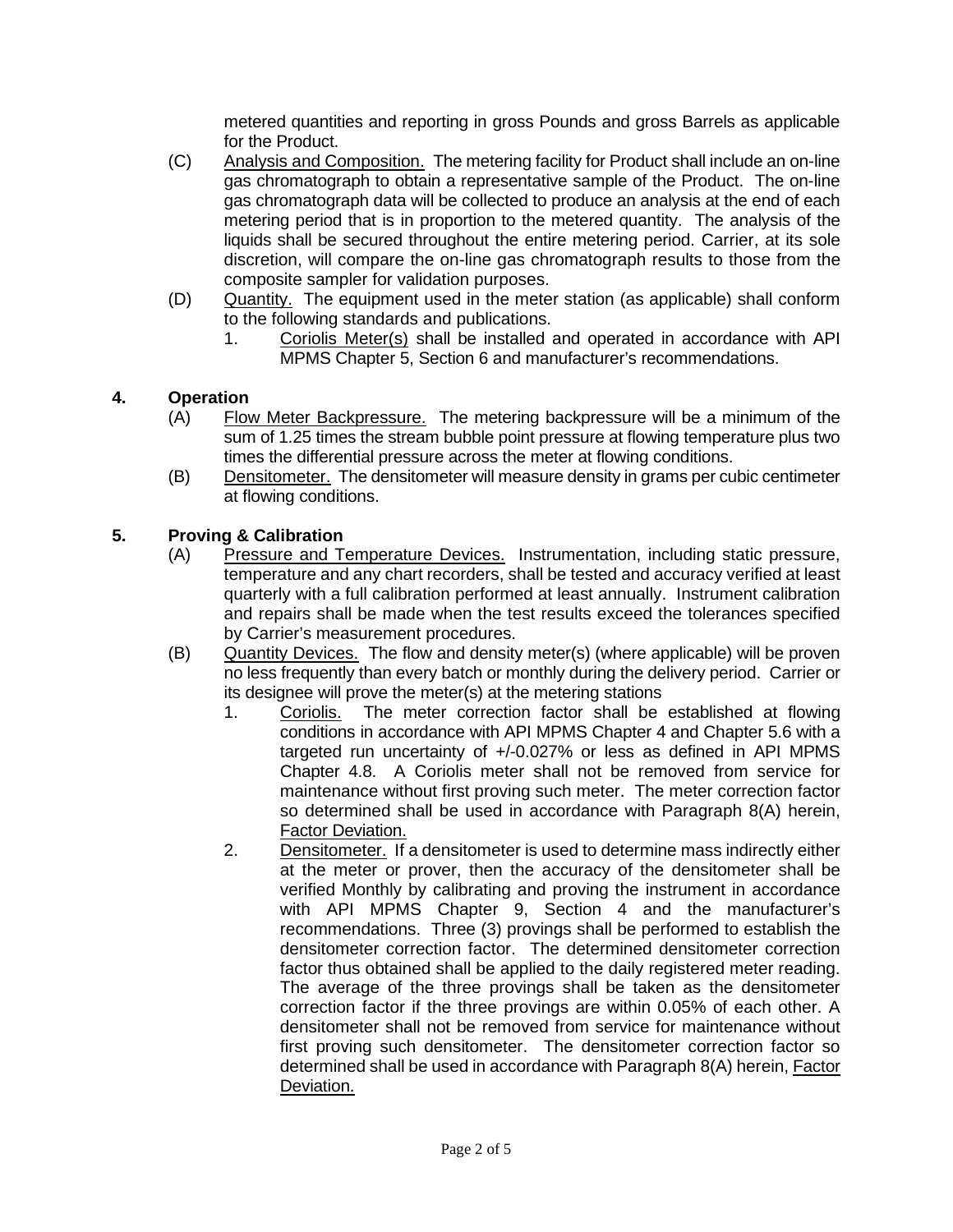(C) Unscheduled Calibrations. Either Party may ask for an unscheduled flow meter or densitometer calibration at any time. The Party requesting the unscheduled proving shall bear the expense of the special proving if the correction factor deviates less than 0.25% from the previous factor. However, in order to have a meter ticket adjustment, the Parties shall follow the procedures in Paragraph [7\(A\)](#page-2-0) herein, [Objections and Challenges.](#page-2-1)

## **6. Calculation**

- (A) Mass Measurement.
	- 1. Quantity. Where the Tariff specifies a mass measurement basis, the quantity of Product measured at the Measurement Point shall be calculated by mass measurement procedures in accordance with API MPMS and GPA standards. The determined mass in Pounds shall be converted to component barrels by applying the flow-weighted analysis for the flow period in accordance with GPA Standard 8173 using weight-in-vacuum factors from GPA Standard 2145.
	- 2. Analysis. Samples of Product will be analyzed using gas chromatography methods in accordance with GPA Standard 2177, latest edition. The composition of the representative sample(s) of Product for each metering period shall be applied proportionately to the quantity measured during the period covered by the sample(s). The values of nitrogen, carbon dioxide and natural gas hydrocarbons  $C_1$  through  $C_6$ + shall be determined.
		- a) GPA 2145 Constants. The conversion constants for nitrogen, carbon dioxide, propylene and  $C_1$  through  $C_5$  shall be in accordance with GPA Standard 2145, latest revision.
		- b) Hexane and Heavier Characterization. Where hexane and heavier components are present, the individual components of  $C_{6}$ + shall be analyzed and used to determine the weighted average molecular weight and density of the hydrocarbons from a representative sample. GPA Standard 2186 shall be used for extended analysis to quantify  $C_6$ + or C<sub>7</sub>+ composition. Physical properties contained in GPA Standard Technical Publication 2145 shall be used in the calculation of the averages. The average determination shall be made once per quarter for on-line analysis and once per sample for each composite sample.

## <span id="page-2-1"></span><span id="page-2-0"></span>**7. Objections and Challenges**

- (A) Volume and/or Mass. Shipper , within one Month after the end of the measurement period, may challenge the ticketed volume and/or mass by submitting a written objection to Carrier. Using the methods described in Paragraph [8\(D\)](#page-3-1) of this Exhibit, the Parties may agree to a volume, an average temperature, an average pressure, and/or an average density during the time of the measurement disagreement, and the meter ticket may be adjusted according to Paragraph [8\(B\)](#page-3-2) herein. If the Parties cannot agree, either Party may ask for an unscheduled flow meter or densitometer calibration and the meter ticket may be adjusted according to Paragraph [8\(B\)h](#page-3-2)erein.
- (B) Analysis. Shipper, within fifteen (15) Days after the end of the measurement period, may challenge the analysis by submitting a written objection to Carrier. If Shipper and Carrier cannot agree on the analysis for a measurement period, the remaining portion of the sample from an installed composite sampler shall be sent to a mutually agreeable outside laboratory for analysis and that analysis utilized for the measurement period. Charges for such referee analysis shall be borne by the Party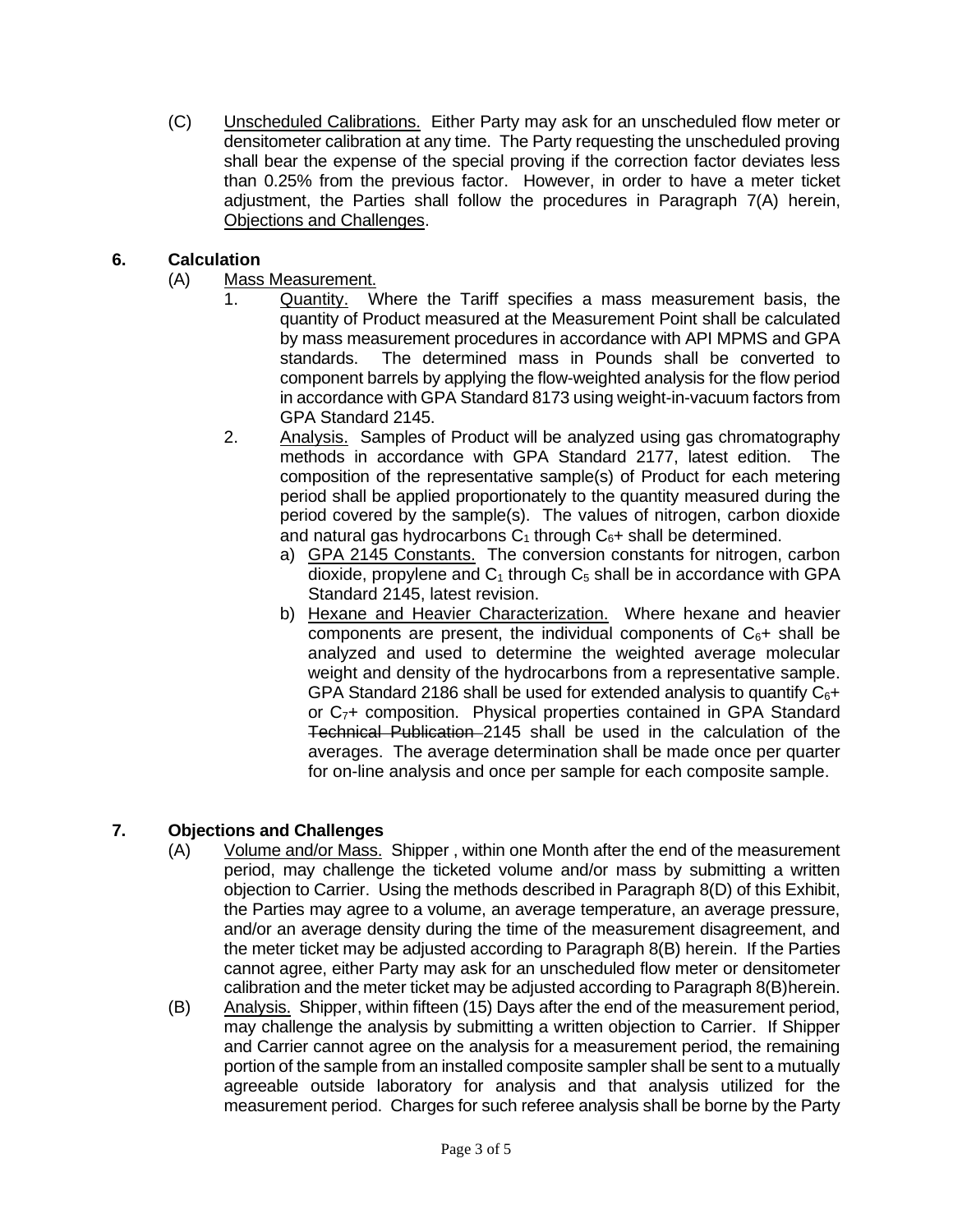requesting the referee analysis, if the referee analysis indicates the original analysis is within tolerances specified in the appropriate GPA standards. If there is no sample available for analysis, Shipper and Carrier shall follow the procedures in Paragraph [8\(C\)](#page-3-3) herein, [Error Correction.](#page-3-4)

### <span id="page-3-4"></span><span id="page-3-0"></span>**8. Error Correction**

- <span id="page-3-5"></span>(A) Factor Deviation.
	- 1. Less than +/- 0.25%. If the meter or densitometer correction factor deviates less than +/-0.25% from one scheduled proving to the next, the effective date of the correction factor shall be the date of the proving and shall remain in effect until the next proving.
	- 2. More than  $+/- 0.25\%$ . If the meter or densitometer correction factor deviates more than +/-0.25% corrective action may need to be performed on the meter. It shall be the decision of Carrier as to the scope of any corrective action to be taken, if any. The effective date of the new correction factor shall be the date on which an event occurred which is known to have changed the correction factor, or if such date is not known, then the affected metering period is determined in accordance with Paragraph [\(B\)](#page-3-2) herein.
	- 3. More than +/- 0.50%. Should the new meter correction factor deviate more than +/-0.50%, and in addition to Paragraph [2](#page-3-5) of this section, Carrier shall proceed with diligence to effect maintenance, repair or replacement of the meter. A new turbine element will not be proved before a 24-hour break-in period. The proving after the break-in period will provide the meter correction factor which will be effective the date of the new element installation. This factor will be used until the next scheduled proving.
- <span id="page-3-2"></span>(B) Mass & Volume. If, upon calibration or proving, the meter does not meet requirements given, then any previous recording of such equipment shall be corrected for any period which is known or agreed upon, but in case the period is not known or agreed upon, such correction shall apply to one-half (½) the total volume measured since the date of the last calibration (proving). However, this correction shall not exceed one Month.
- <span id="page-3-3"></span>(C) Analysis. If the on-line chromatograph and/or composite sampler should fail or is out of service, or the analysis is not representative of the liquid metered at the custody transfer station, the composition shall be determined from one of the following methods in the order stated:
	- 1. By using the composition from Carrier's on-line gas chromatograph equipment typically used for custody transfer; or
	- 2. By using the composition of the composite sample as determined by Carrier's 3rd party lab; or
	- 3. By using the sample from properly operating check measuring equipment; or
	- 4. By using the composition of the most recent accurate and representative sample; or
	- 5. Alternatively, by agreement of Shipper and Carrier.
- <span id="page-3-1"></span>(D) Error Resolution. If the meter should fail or is out of service, the quantity for the measurement period while the meter is out of service will be determined by the following methods in the order stated:
	- 1. By using data recorded by any properly operating check measuring equipment; or